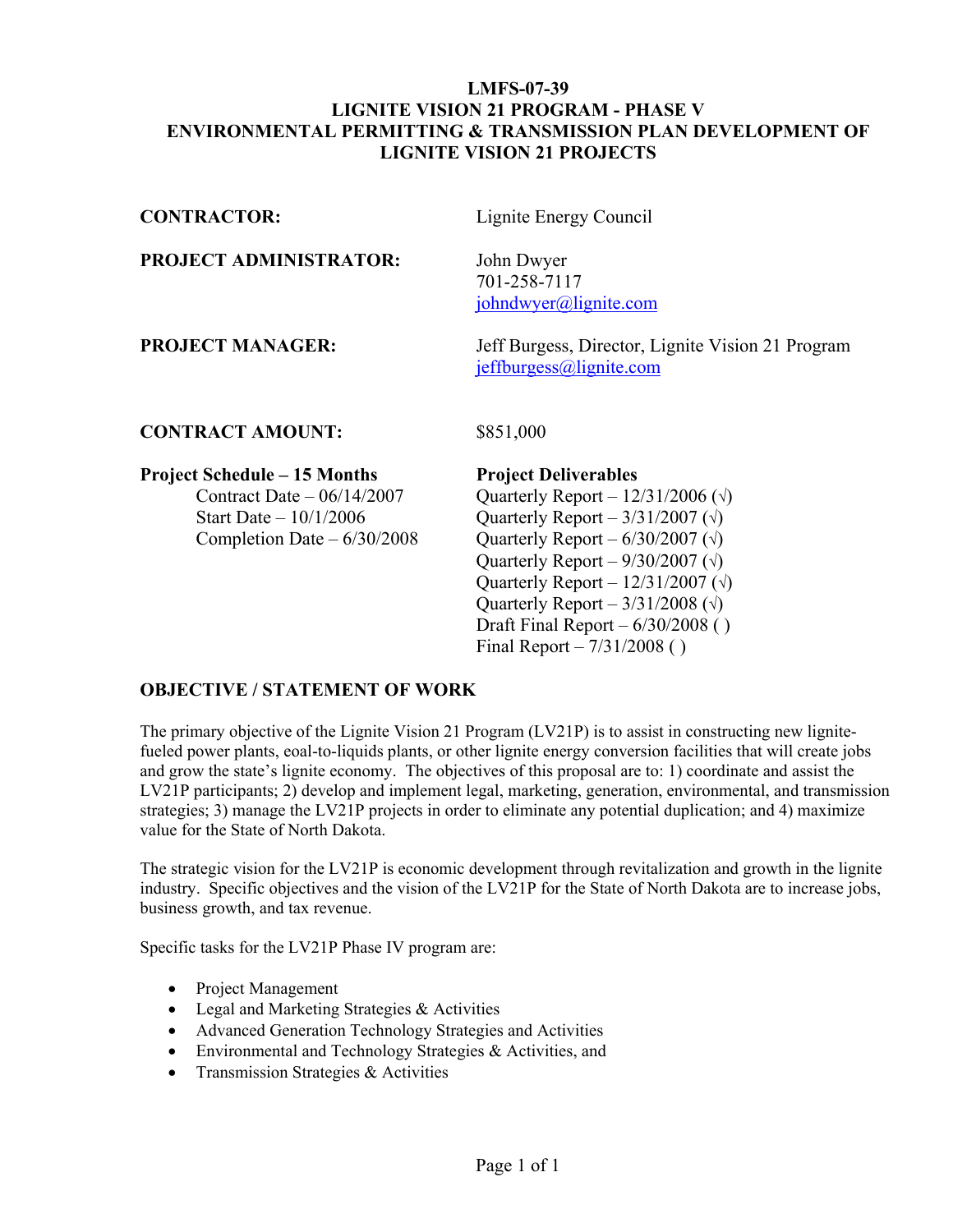# **STATUS**

#### **October 1 – December 31, 2006**

MDU/W continues to evaluate a site in the Gascoyne vicinity. MDU/W has an air permit-toconstruct for a 175 MW power plant from the North Dakota Department of Health (NDDH). The permit is for an air-cooled 175 MW circulating fluid bed (CFB) generation technology. In November, MDU/W requested an extension from the NDDH for the permit-to-construct from December 2006 through August 2007. Additionally, the NDDH is reviewing an application for a 500 MW power plant in the same vicinity for Westmoreland Power. MDU/W has been reimbursed \$1,125,000 by the NDIC and is eligible to receive up to \$1.8 million in Phase I of its project.

GNPD continues to evaluate a site in the South Heart vicinity. The technology that has been selected includes an air-cooled 500 MW CFB power plant. In June of 2006, GNPD completed its application to the NDDH for an air quality permit-to-construct and anticipates the NDDH issuing a draft permit for public comment by the second quarter of 2007. The primary focus of GNPD during this quarter was continuation of the transmission studies that are in progress. GNPD continues to meet with prospective customers regarding its proposed project. GNPD completed Phase III of its contract with the NDIC as of December 31, 2006. Through the first three phases of GNPD's project, the NDIC has committed \$2,671,193. It is anticipated GNPD will apply to the NDIC in the April 2007 grant round for funding for the next phase of its project.

In May of 2006, the NDIC approved investing \$10 million in a Coal-to-Liquids Plant Project in which Great River Energy, The Falkirk Mining Company, Headwaters Energy Services Corp, & The North American Coal Corp. (Partners) are working together toward conducting a \$50 million frontend engineering and design process study. The study would be the first step in plan to construct and operate a coal-to-liquid fuels plant in North Dakota. The NDIC has signed a contract committing \$1.2 million to the project through the Partner's first "go/no go" decision point scheduled for April 2007. Accomplishments to date include: Plant configuration – complete; Liquids and Gas Product Market Study – Phase I complete; Plant & Mine Environmental Fatal Flaw Study – complete; CO2 Sequestration Study – complete; Electric Transmission & Power Market Study – in progress; Land lease Study – in progress; Public Relations, Permitting, Public Support Study – in progress; Coal Cost & Location Due Diligence Study – in progress. The project schedule includes a 3-year FEED Process; a 3-year construction & commissioning period; and start-up in 2012-2013

In September of 2006, the NDIC approved investing \$2 million in the Great River Energy Spiritwood Energy Power Plant Project. The project involves construction of an 80 MW-equivalent power plant to provide steam to the Newman Group's new 100 million gallon per year ethanol plant and to support expansion of Cargill Malt America's malting plant, while providing 35-50 MW of electric power to the grid. The project is located near Spiritwood, ND, with construction scheduled to commence in the summer of 2007 and be in commercial operation in 2010. During the quarter, GRE and the NDIC made progress in contract negotiations.

On October 19, Sandi Tabor was named Acting Director of the North Dakota Transmission Authority by the NDIC; her responsibilities include:

- Meeting with wind and lignite interests and the Lignite Vision 21 participants in conjunction with LV21 Transmission Team members to further identify steps that can be taken to advance the reality of increased capacity of existing transmission and/or new transmission from North Dakota to our customers in adjacent states;
- Initiate the regulatory process outlined in the Transmission Authority Act;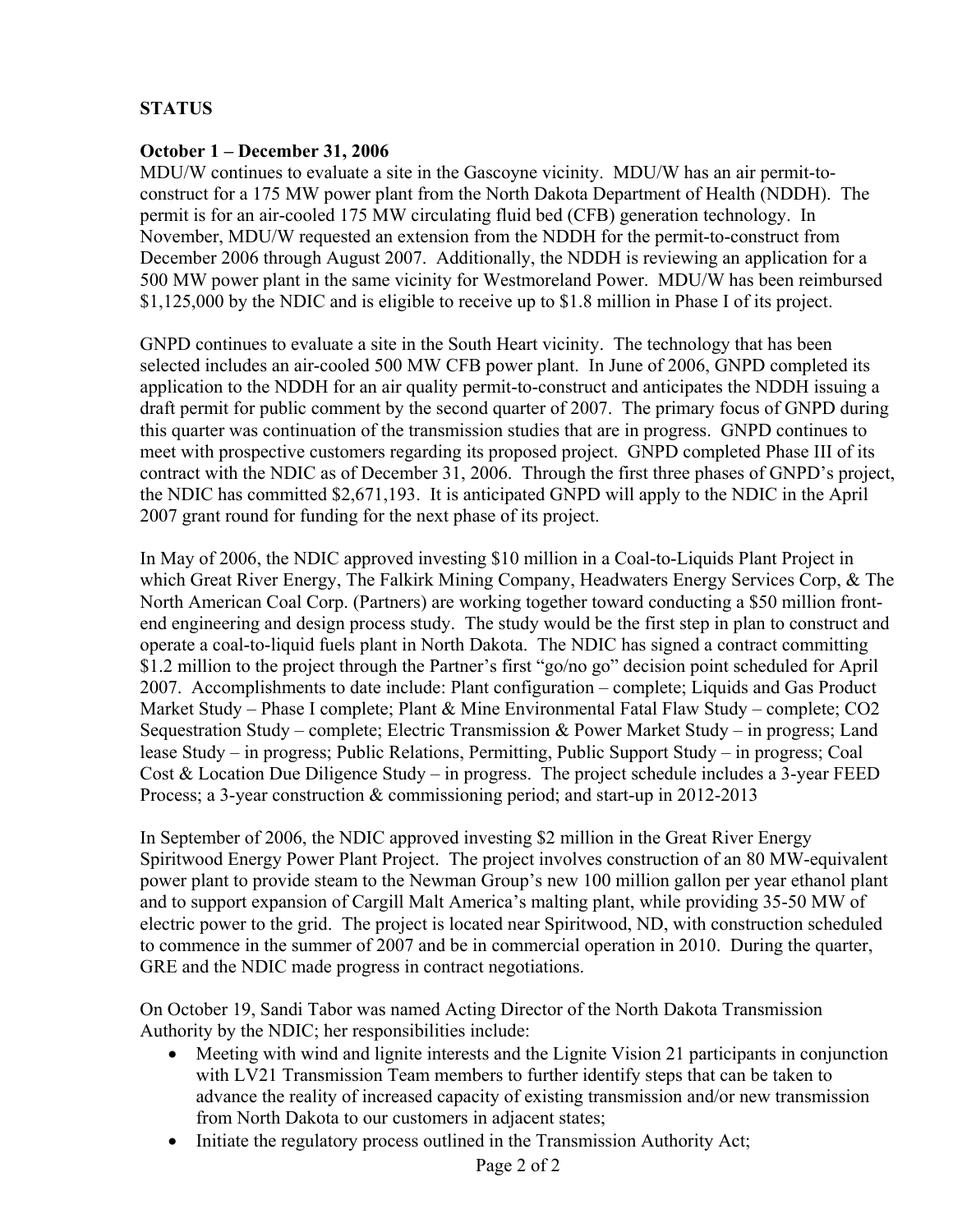- Coordinate and facilitate legislative and regulatory proposals that will assist with the development and implementation of transmission plans needed for delivery of electricity to customers in our market areas; and
- In consultation with the Industrial Commission conduct a search for a permanent Transmission Authority Director.

## **January 1 – March 31, 2007**

In November, MDU/W requested an extension from the NDDH for the permit-to-construct from December 2006 through August 2007. In February, the NDDH granted MDU/W an extension through August of 2007 to begin construction. Additionally, the NDDH is reviewing an application for a 500 MW power plant in the same vicinity for Westmoreland Power. Westmoreland anticipates the NDDH issuing a draft permit for public comment in the next quarter of 2007. MDU/W has been reimbursed \$1,125,000 by the NDIC and is eligible to receive up to \$1.8 million in Phase I of its project.

On March 21, GNPD sent a letter to Karlene Fine indicating they would not be in a position to submit a Phase IV application to the LRC on the April 1 deadline for applications. However, GNPD indicated it is proceeding with work on the South Heart Power Project including the gathering of baseline data for their mine permit application, their marketing/business development plans and continuation of MISO/WAPA studies to resolve transmission constraints. GNPD indicated they intend to submit a Phase IV application to the LRC on or before the October 1 LRC grant application deadline. Through the first three phases of GNPD's project, the NDIC has committed \$2,671,193.

The Coal-to-Liquids Plant Partners have been evaluating three separate locations in Western North Dakota for the project. The project schedule includes a 3-year FEED Process; a 3-year construction & commissioning period; and start-up in 2012-2013

Accomplishments to date on the Great River Energy Spiritwood Energy Power Plant Project include: air permit-to-construct & wastewater permit applications filed; MISO interconnect request filed; initiated detailed engineering design; and developing transmission strategies to deal with MISO and Basin/WAPA system impact studies related to generator interconnect request. Contingent upon receiving the necessary permits, construction is scheduled to begin in the summer of 2007 and be in commercial operation in 2010.

During the quarter, meetings were held with representatives from Basin Electric Power Cooperative, the North Dakota Transmission Authority (TA) and the Bank of North Dakota to discuss the expansion of transmission facilities in the oil and gas fields of western North Dakota and what role the TA could play. The TA was conducted, and the TA facilitated discussions between the Bank of North Dakota and Basin Electric regarding the financing of a project.

#### **April 1 – June 30, 2007**

In a letter dated April 30, 2007, MDU announced it was withdrawing from the LV21P. MDU indicated it is not able to commit to develop the Gascoyne 175 MW project by any certain date, although they are committed to that location for future development. MDU returned \$562,500 (all of its share of funds received by the NDIC) to the NDIC. Westmoreland Power Inc. (WPI) has begun the process of working with the NDIC to amend the existing LV21P contract FY01-XLI-107 in order for WPI to continue on its own as a participant in the LV21P in its endeavor to develop a 500 MW power plant at Gascoyne. The NDDH issued a draft permit for the WPI 500 MW project and held a public meeting in Scranton on June 21 to discuss the draft permit. The public comment period regarding the draft permit ends on July 14.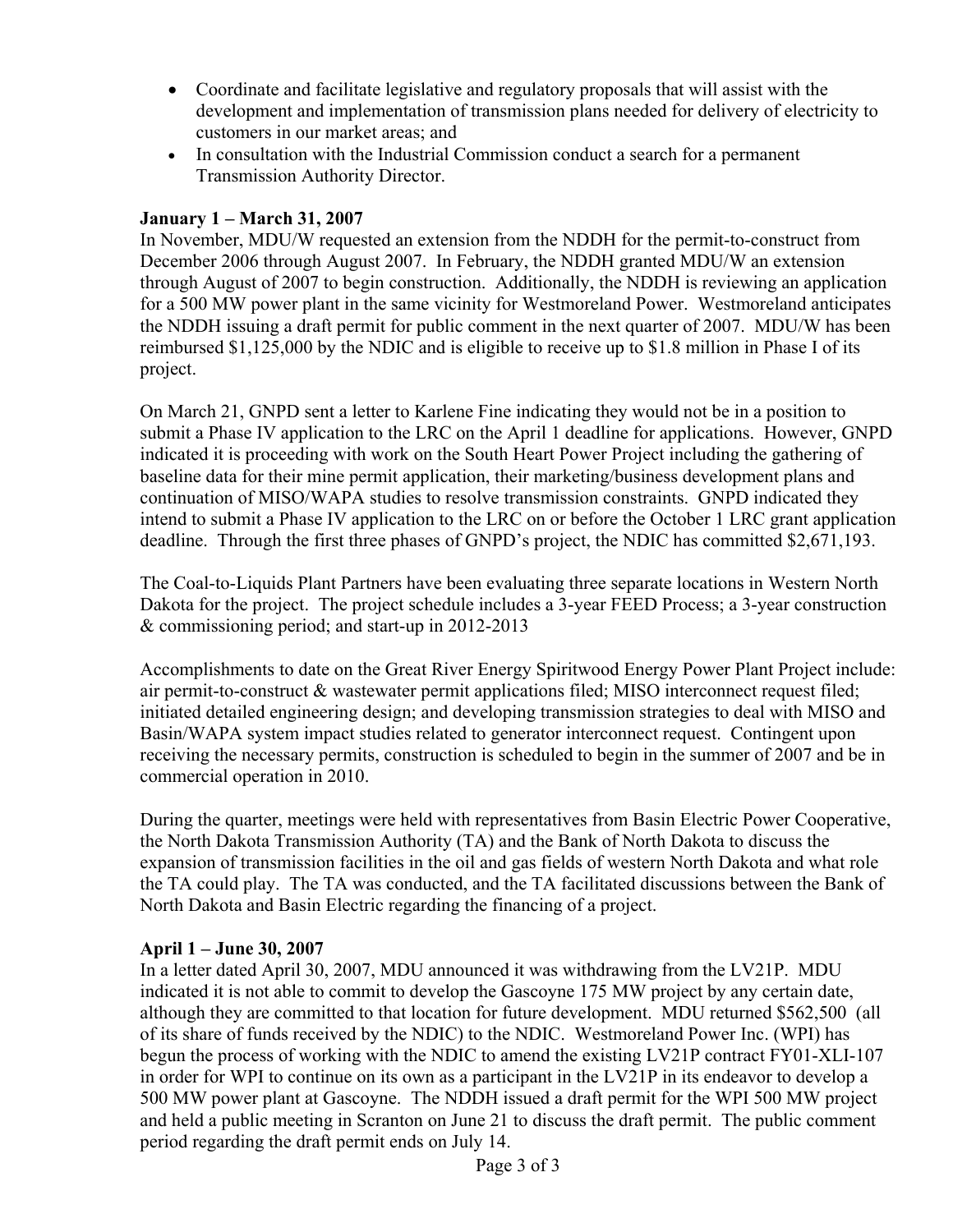There was no substantial progress to report regarding GNPD's project. Through the first three phases of GNPD's project, the NDIC has provided funds totaling \$2,671,193.

In May of 2006, the NDIC approved investing \$10 million in a Coal-to-Liquids Plant Project in which Great River Energy, The Falkirk Mining Company, Headwaters Energy Services Corp, & The North American Coal Corp. are working together in a new company known as American Lignite Energy to conduct a \$50 million front-end engineering and design process study. The study would be the first step in plan to construct and operate a coal-to-liquid fuels plant in North Dakota. The NDIC has signed a contract committing \$1.2 million to the project through the Partner's first "go/no go" decision point scheduled for April 2008. Preliminary studies completed include: Plant configuration study including conceptual engineering and cost estimating; Coal analysis, reserve estimate and mining cost estimate fro three ND sites; Site fatal flaw analysis, including preliminary air emissions modeling for one site; Water supply assessment; Carbon management plan for carbon dioxide enhanced oil recovery utilization and sequestration; Liquid fuel market study and customer survey; Power market and transmission study; and Project financial analysis and sensitivities modeling.

There was no substantial progress to report on the Great River Energy Spiritwood Energy Power Plant Project located near Spiritwood, ND.

In April, a project involving the expansion of transmission facilities in the oil and gas fields of western North Dakota was announced. The project includes a 67-mile, 230 kV line from Belfield to Rhame that would be constructed by Basin Electric Power Cooperative (BEPC). The \$33 million project is scheduled to begin construction in 2009, with studies beginning in the summer of 2007. The North Dakota Transmission Authority helped finance a feasibility study and facilitated discussions between the Bank of North Dakota and BEPC.

# **July 1 – September 30, 2007**

WPI has begun the process of working with the NDIC to amend the existing LV21P contract FY01- XLI-107 in order for WPI to continue on as a participant in the LV21P in its endeavor to develop a 500 MW power plant at Gascoyne. (Its partner, MDU, withdrew from the contract in April of this year.) WPI is reviewing a draft amendment to the NDIC contract. The public comment period regarding the draft North Dakota Department of Health (NDDH) permit-to-construct for WPI's power plant project ended July 14. WPI and the NDDH are in the process of responding to comments received during the public comment period.

GNPD continues to evaluate a site in the South Heart vicinity. The technology that has been selected for the project includes an air-cooled 500 MW CFB power plant. GNPD has completed the first three phases of its project and contracts with the NDIC. GNPD expects to submit a Phase IV application to the LRC on October 1. GNPD is proceeding with work on the South Heart Power Project including the gathering of baseline data for its mine permit application, their marketing/business development plans and continuation of MISO/WAPA studies to resolve transmission constraints. Through the first three phases of GNPD's project, the NDIC has provided funds totaling \$2,671,193.

ALE continued working on pre- front-end engineering and design (FEED) and optimization studies. These preliminary studies lead up to a decision to conduct a \$50 million FEED process study. The study would be the first step in plan to construct and operate a coal-to-liquid fuels plant in North Dakota. The project would involve producing 30,000 bpd of gasoline and generating 200 MW of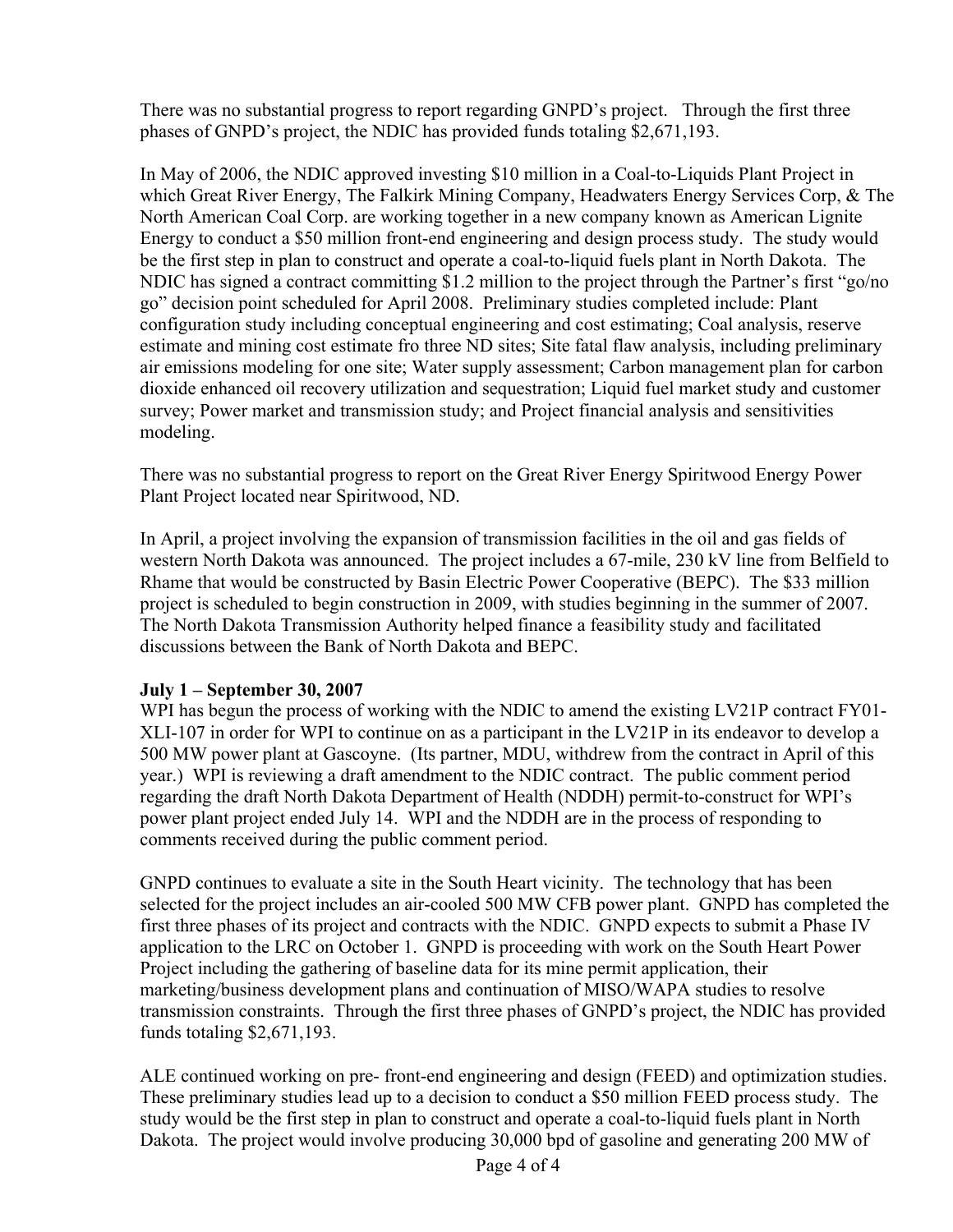electricity. The CTL facility would use about 10 million tons per year of lignite. The NDIC has signed a contract committing \$1.7 million to the project through the Partner's first "go/no go" decision point scheduled for April 2008.

In September of 2006, the NDIC approved investing \$2 million in the Great River Energy Spiritwood Energy Power Plant Project located near Spiritwood, ND. The project involves construction of a 99 MW-equivalent power plant to provide steam to the Newman Group's new 100 million gallon per year ethanol plant and to support expansion of Cargill Malt America's malting plant, while providing electric power to the grid. The NDDH issued a draft permit for public comment in August. On August 16, the LV21P provided testimony in support of the project at a NDDH public meeting. The final permit was issued by the NDDH on September 10. Construction is scheduled to begin in October 2007, with commercial operation to begin in 2010.

## **October 1 – December 31, 2007**

WPI has been working with the North Dakota Department of Health (NDDH) and meeting with the National Park Service to respond to comments received regarding the NDDH draft permit-toconstruct for the proposed Gascoyne 500 MW electrical generating station. Also, Westmoreland has been reviewing the draft addendum (issued by the NDIC) to the existing LV21P contract FY01-XLI-107, which would accommodate WPI's continued involvement as a participant in the LV21P. (Its partner, MDU, withdrew from the contract in April of this year.)

On November 20, the NDIC approved committing \$7,328,807 towards Phase IV of GNPD's project which has changed from developing an electrical generating station to a coal-to-synthetic natural gas plant. The plant is estimated to cost \$1.4 billion with plant construction to begin in the 2009/2010 timeframe. GNPD is proceeding with work on the South Heart Power Project including the gathering of baseline data for its mine permit application and its marketing/business development plans. GNPD has completed the first three phases of its project and contracts with the NDIC. Through the first three phases of GNPD's project, the NDIC has provided funds totaling \$2,671,193.

ALE has selected contractors to provide a preliminary process design package for the acid gas removal and sulfur recovery portion of the pre-FEED study and the air separation unit. Preliminary process design packages have been received for the dryer, gasification island, methanol synthesis, methanol-to-gasoline units and gas turbines. A lignite sample has been sent to a test facility. An update of the methanol-to gasoline market and water supply assessments are underway.

The Spiritwood Energy Power Plant Project air permit-to-construct was issued by the NDDH in September. A groundbreaking ceremony was held for the Spiritwood Station on November 6, 2008. Earthwork was 80% complete at the end of the 2007 construction season. Spiritwood Station is expected to be operational the first quarter of 2010 and will generate 62 megawatts of baseload electricity and 37 megawatts of peaking electricity to be exported to the regional transmission grid. During the highly efficient process, approximately 550,000 pounds of steam per hour will be captured and used to operate Cargill Malt and a proposed ethanol plant. The plant would be the first combined heat and power plant in North Dakota. The plant will use approximately 610,000 tons of beneficiated coal from the Falkirk Mine.

On October 22, the Upper Great Plains Transmission Coalition met to discuss a variety of issues, mainly focusing on policy changes being pursued by MISO. Agenda items discussed included updates on: 1) the coordinating agreement negotiations between MISO and WAPA; 2) discussions regarding the MISO queue logjam and ways to improve the study process; 3) the MISO transmission planning process for 2008; 4) implementation of Regional Expansion Criteria & Benefits I and II